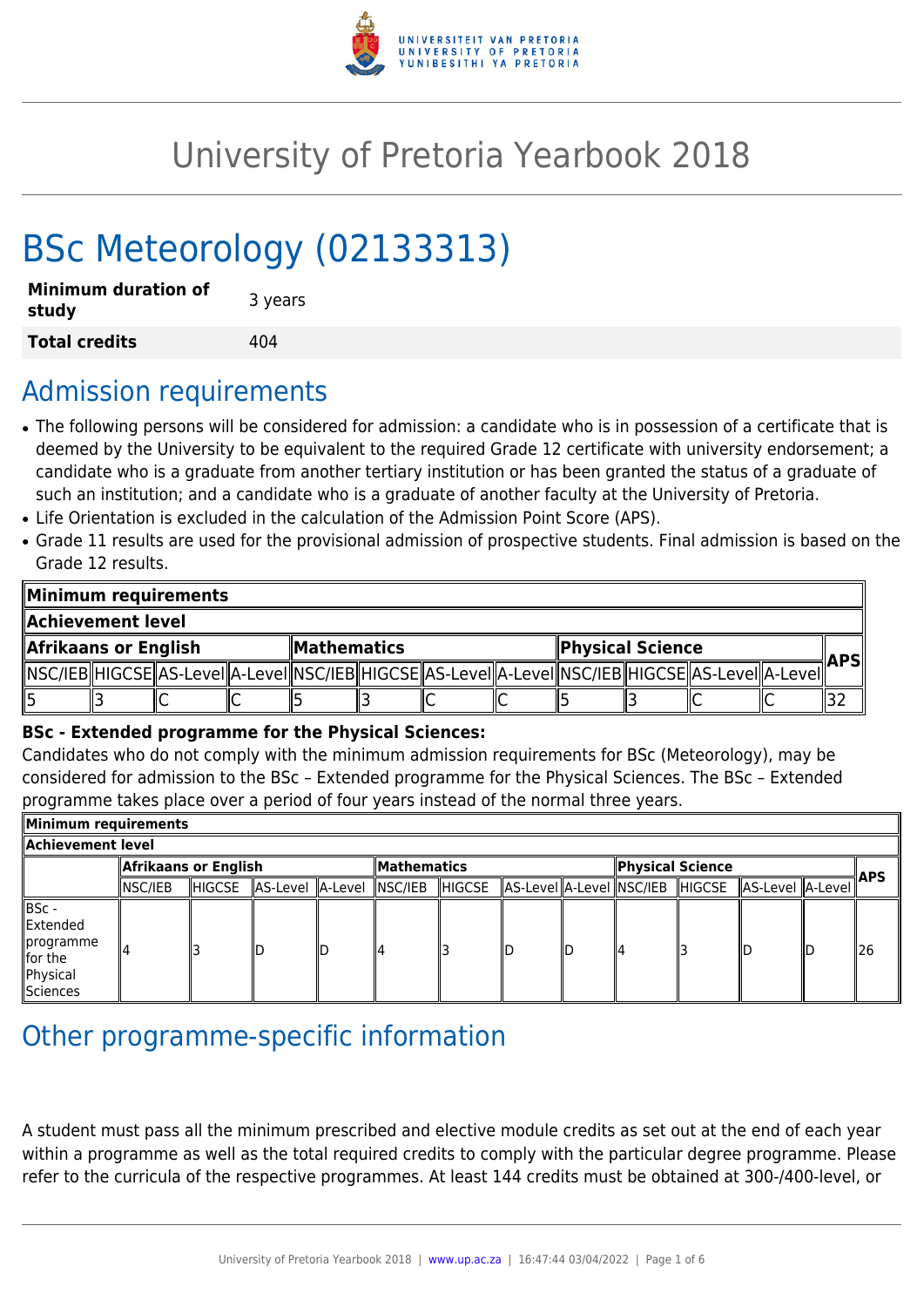

otherwise as indicated by curriculum. The minimum module credits needed to comply with degree requirements is set out at the end of each study programme. Subject to the programmes as indicated a maximum of 150 credits will be recognised at 100-level. A student may, in consultation with the Head of Department and subject to the permission by the Dean, select or replace prescribed module credits not indicated in BSc three-year study programmes to the equivalent of a maximum of 36 module credits.

It is important that the total number of prescribed module credits is completed during the course of the study programme. The Dean may, on the recommendation of the Head of Department, approve deviations in this regard. Subject to the programmes as indicated in the respective curricula, a student may not register for more than 75 module credits per semester at first-year level subject to permission by the Dean. A student may be permitted to register for up to 80 module credits in a the first semester during the first year provided that he or she obtained a final mark of no less than 70% for grade 12 Mathematics and achieved an APS of 34 or more in the NSC.

Students who are already in possession of a bachelor's degree, will not receive credit for modules of which the content overlap with modules from the degree that was already conferred. Credits will not be considered for more than half the credits passed previously for an uncompleted degree. No credits at the final-year or 300- and 400-level will be granted.

The Dean may, on the recommendation of the programme manager, approve deviations with regard to the composition of the study programme.

Please note: Where elective modules are not specified, these may be chosen from any modules appearing in the list of modules.

It remains the student's responsibility to acertain, prior to registration, whether they comply with the prerequisites of the modules they want to register for.

The prerequisites are listed in the Alphabetical list of modules.

# Promotion to next study year

A student will be promoted to the following year of study if he or she passed 100 credits of the prescribed credits for a year of study, unless the Dean on the recommendation of the head of department decides otherwise. A student who does not comply with the requirements for promotion to the following year of study, retains the credit for the modules already passed and may be admitted by the Dean, on recommendation of the head of department, to modules of the following year of study to a maximum of 48 credits, provided that it will fit in with both the lecture and examination timetable.

### **General promotion requirements in the faculty**

All students whose academic progress is not acceptable can be suspended from further studies.

- A student who is excluded from further studies in terms of the stipulations of the abovementioned regulations, will be notified in writing by the Dean or Admissions Committee at the end of the relevant semester.
- A student who has been excluded from further studies may apply in writing to the Admissions Committee of the Faculty of Natural and Agricultural Sciences for re-admission.
- Should the student be re-admitted by the Admissions Committee, strict conditions will be set which the student must comply with in order to proceed with his/her studies.
- Should the student not be re-admitted to further studies by the Admissions Committee, he/she will be informed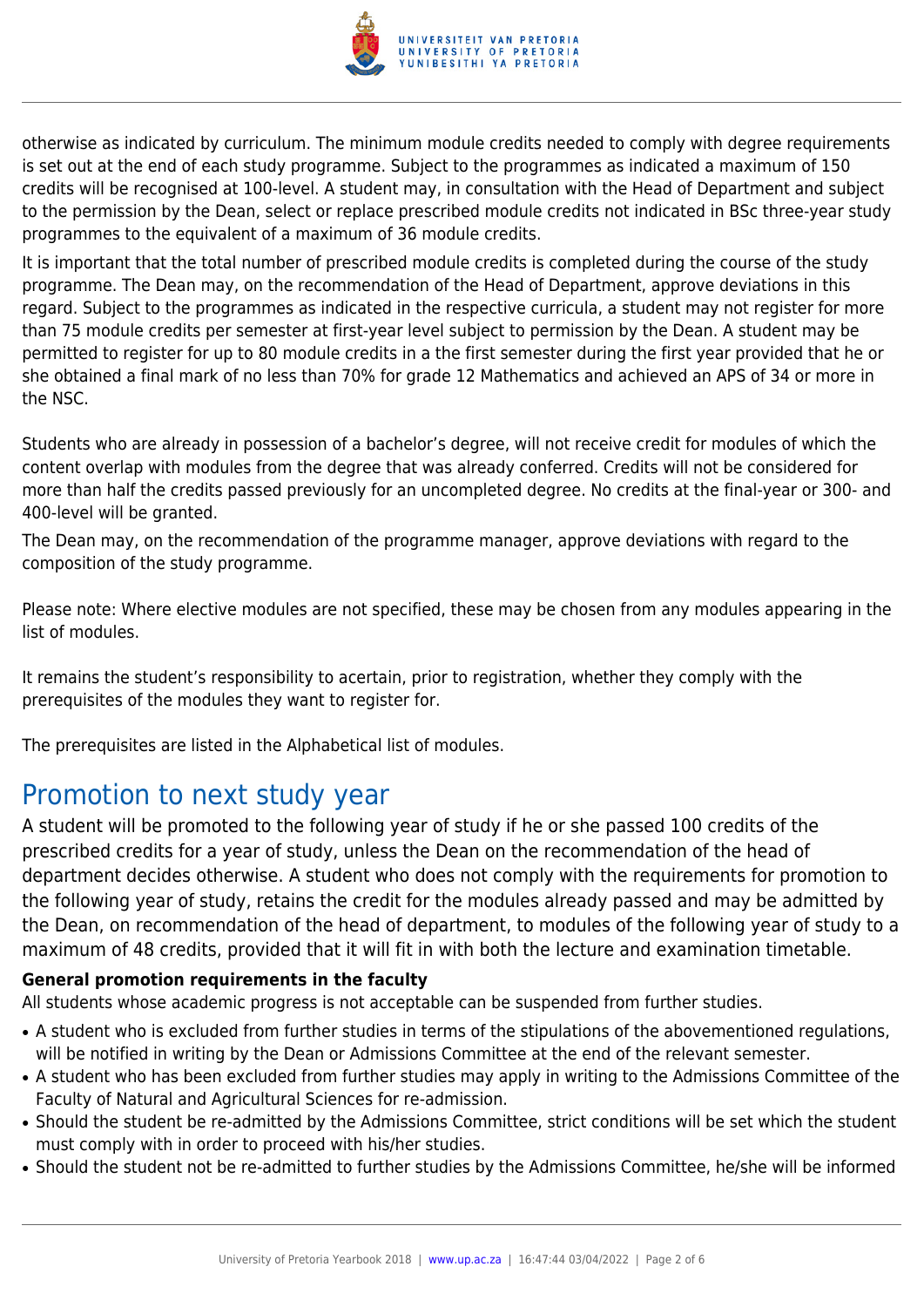

in writing.

- Students who are not re-admitted by the Admissions Committee have the right to appeal to the Senior Appeals Committee.
- Any decision taken by the Senior Appeals Committee is final.

# Pass with distinction

A student obtains his or her degree with distinction if all prescribed modules at 300-level (or higher) are passed in one academic year with a weighted average of at least 75%, and obtain at least a subminimum of 65% in each of the relevant modules.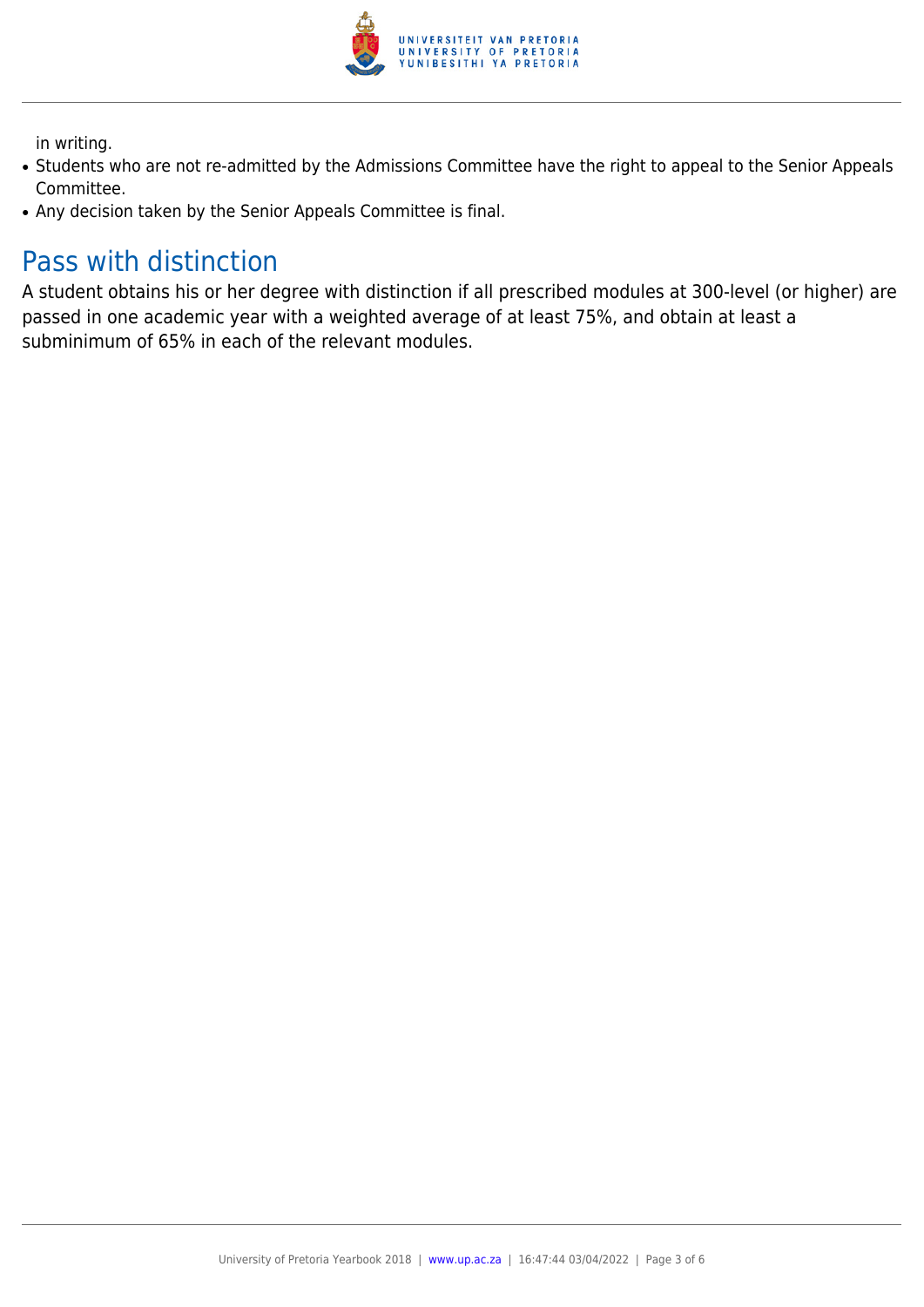

# Curriculum: Year 1

### **Minimum credits: 140**

### **Minimum credits:**

Fundamental  $=$  12  $Core = 88$  $F$ lectives  $= 40$ 

### **Additional information:**

Students who do not qualify for AIM 102 must register for AIM 111 and AIM 121.

Electives for the first to third year can be chosen from modules in the following departments: Geography, Geoinformatics and Meteorology, Geology, Plant Production and Soil Science, Chemistry, Plant Science, Mathematics and Applied Mathematics, Physics, Computer Science.

### **Fundamental modules**

[Academic information management 102](https://www.up.ac.za/yearbooks/2018/modules/view/AIM 102) (AIM 102) - Credits: 6.00 [Academic information management 111](https://www.up.ac.za/yearbooks/2018/modules/view/AIM 111) (AIM 111) - Credits: 4.00 [Academic information management 121](https://www.up.ac.za/yearbooks/2018/modules/view/AIM 121) (AIM 121) - Credits: 4.00 [Language and study skills 110](https://www.up.ac.za/yearbooks/2018/modules/view/LST 110) (LST 110) - Credits: 6.00 [Academic orientation 102](https://www.up.ac.za/yearbooks/2018/modules/view/UPO 102) (UPO 102) - Credits: 0.00

# **Core modules**

[First course in physics 114](https://www.up.ac.za/yearbooks/2018/modules/view/PHY 114) (PHY 114) - Credits: 16.00 [First course in physics 124](https://www.up.ac.za/yearbooks/2018/modules/view/PHY 124) (PHY 124) - Credits: 16.00 [Atmospheric structure and processes 155](https://www.up.ac.za/yearbooks/2018/modules/view/WKD 155) (WKD 155) - Credits: 16.00 [Calculus 114](https://www.up.ac.za/yearbooks/2018/modules/view/WTW 114) (WTW 114) - Credits: 16.00 [Numerical analysis 123](https://www.up.ac.za/yearbooks/2018/modules/view/WTW 123) (WTW 123) - Credits: 8.00 [Mathematics 124](https://www.up.ac.za/yearbooks/2018/modules/view/WTW 124) (WTW 124) - Credits: 16.00

# **Elective modules**

[General chemistry 117](https://www.up.ac.za/yearbooks/2018/modules/view/CMY 117) (CMY 117) - Credits: 16.00 [General chemistry 127](https://www.up.ac.za/yearbooks/2018/modules/view/CMY 127) (CMY 127) - Credits: 16.00 [Introduction to environmental sciences 101](https://www.up.ac.za/yearbooks/2018/modules/view/ENV 101) (ENV 101) - Credits: 8.00 [Aspects of human geography 156](https://www.up.ac.za/yearbooks/2018/modules/view/GGY 156) (GGY 156) - Credits: 8.00 [Southern African geomorphology 166](https://www.up.ac.za/yearbooks/2018/modules/view/GGY 166) (GGY 166) - Credits: 8.00 [Introduction to geology 155](https://www.up.ac.za/yearbooks/2018/modules/view/GLY 155) (GLY 155) - Credits: 16.00 [Earth history 163](https://www.up.ac.za/yearbooks/2018/modules/view/GLY 163) (GLY 163) - Credits: 16.00 [Cartography 110](https://www.up.ac.za/yearbooks/2018/modules/view/GMC 110) (GMC 110) - Credits: 10.00 [Exploring the universe 154](https://www.up.ac.za/yearbooks/2018/modules/view/SCI 154) (SCI 154) - Credits: 16.00 [Mechanics 122](https://www.up.ac.za/yearbooks/2018/modules/view/SWK 122) (SWK 122) - Credits: 16.00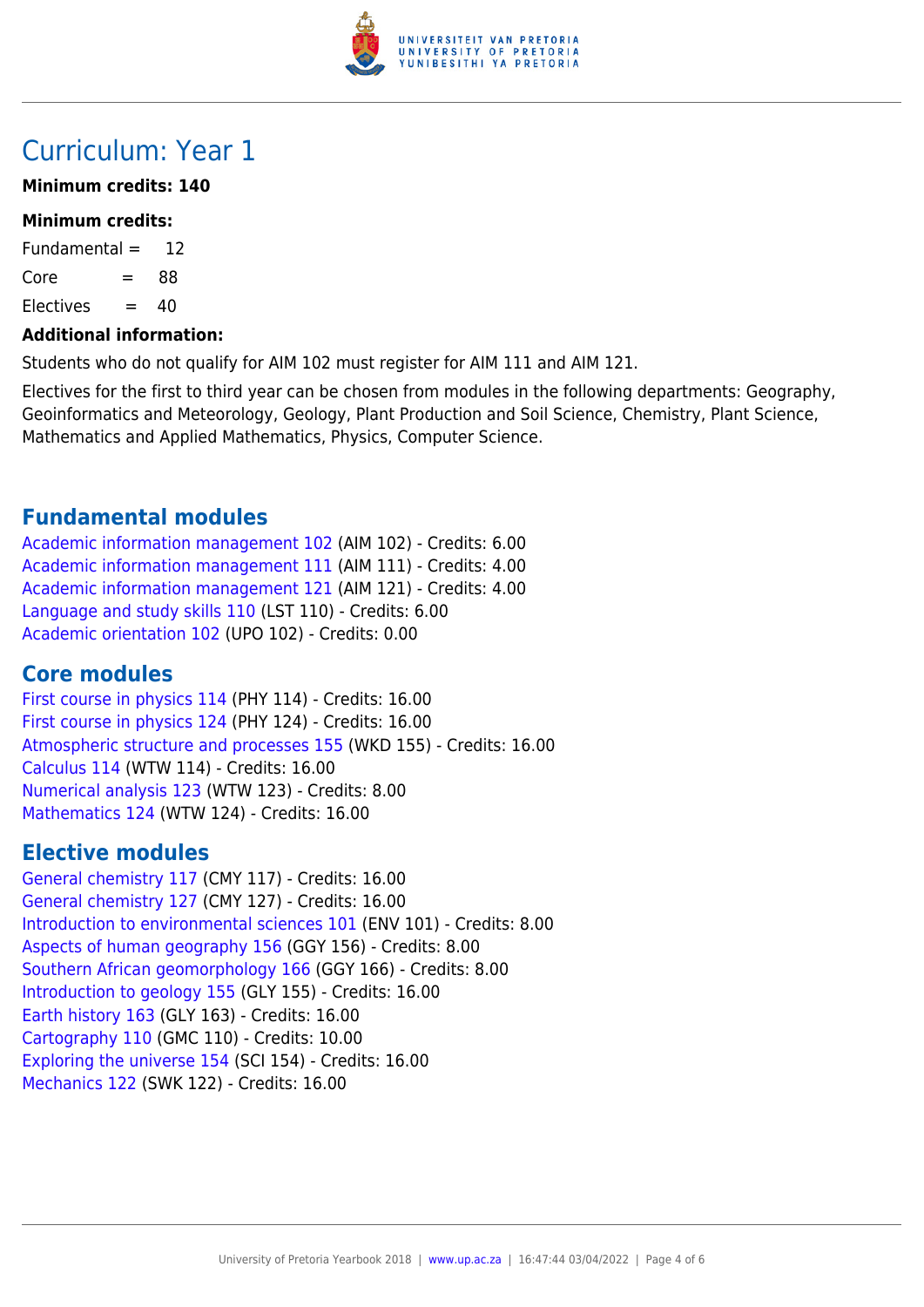

# Curriculum: Year 2

### **Minimum credits: 144**

#### **Minimum credits:**

 $Core = 88$ 

 $E$ lective  $= 56$ 

#### **Additional information:**

Electives for the first to third year can be chosen from modules in the following departments: Geography, Geoinformatics and Meteorology, Geology, Plant Production and Soil Science, Chemistry, Plant Science, Mathematics and Applied Mathematics, Physics, Computer Science.

# **Core modules**

[Geographic data analysis 220](https://www.up.ac.za/yearbooks/2018/modules/view/GIS 220) (GIS 220) - Credits: 14.00 [Remote sensing 220](https://www.up.ac.za/yearbooks/2018/modules/view/GMA 220) (GMA 220) - Credits: 14.00 [Programming in meteorology 254](https://www.up.ac.za/yearbooks/2018/modules/view/WKD 254) (WKD 254) - Credits: 12.00 [Physical meteorology 261](https://www.up.ac.za/yearbooks/2018/modules/view/WKD 261) (WKD 261) - Credits: 12.00 [Introduction to dynamic meteorology 263](https://www.up.ac.za/yearbooks/2018/modules/view/WKD 263) (WKD 263) - Credits: 12.00 [Calculus 218](https://www.up.ac.za/yearbooks/2018/modules/view/WTW 218) (WTW 218) - Credits: 12.00 [Vector analysis 248](https://www.up.ac.za/yearbooks/2018/modules/view/WTW 248) (WTW 248) - Credits: 12.00

### **Elective modules**

[Process geomorphology 252](https://www.up.ac.za/yearbooks/2018/modules/view/GGY 252) (GGY 252) - Credits: 12.00 [City structure, environment and society 266](https://www.up.ac.za/yearbooks/2018/modules/view/GGY 266) (GGY 266) - Credits: 24.00 [Introductory geographic information systems 283](https://www.up.ac.za/yearbooks/2018/modules/view/GGY 283) (GGY 283) - Credits: 14.00 [Introductory soil science 250](https://www.up.ac.za/yearbooks/2018/modules/view/GKD 250) (GKD 250) - Credits: 12.00 [Remote sensing 220](https://www.up.ac.za/yearbooks/2018/modules/view/GMA 220) (GMA 220) - Credits: 14.00 [Linear algebra 211](https://www.up.ac.za/yearbooks/2018/modules/view/WTW 211) (WTW 211) - Credits: 12.00 [Analysis 220](https://www.up.ac.za/yearbooks/2018/modules/view/WTW 220) (WTW 220) - Credits: 12.00 [Differential equations 286](https://www.up.ac.za/yearbooks/2018/modules/view/WTW 286) (WTW 286) - Credits: 12.00